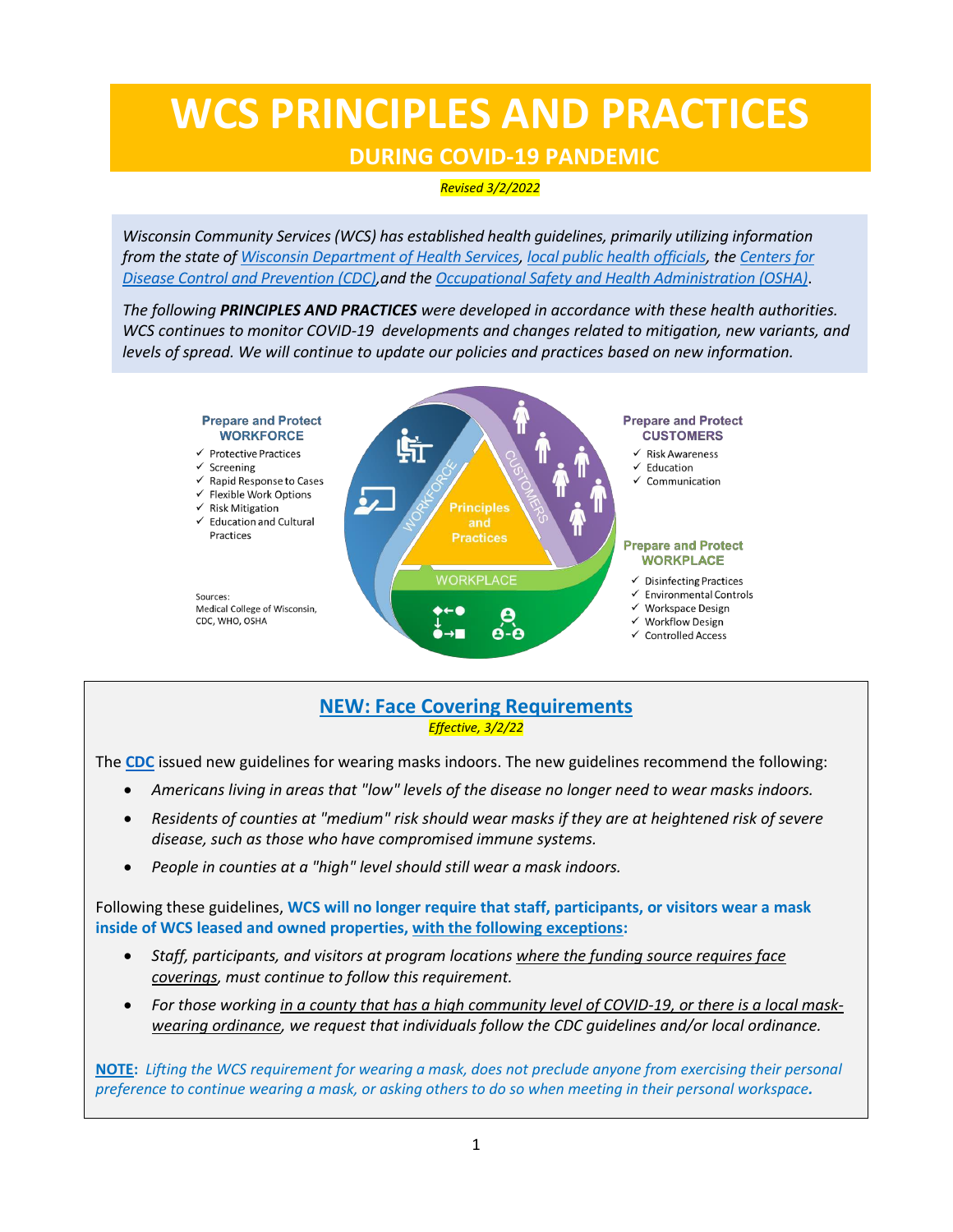# *Protective Practices*

#### **IN-OFFICE WORK-RELATED RULES DURING THE COVID-19 PANDEMIC**

**Employees are expected to:**

- **Practice social distancing** *(at least six feet between individuals)*
- **Practice CDC recommended hygiene** *(Wash hands with soap& waterfor 20 seconds or use hand sanitizer containing at least 70% alcohol; avoid touching of face; avoid shaking hands; sneeze or cough into a tissue or the inside of elbow)*
- **Avoid non-essential meetings and gatherings**
- **Avoid common area dining**

**To support in-office/building/work area work-related rules, WCS supervisors will:**

- **Enforce the practice of social distancing at all times**, including hallways and common areas
- **Provide hand sanitizer, disinfectant spray, and wipes** for disinfecting and cleaning

#### **Dining and Lunchrooms**

Community dining and sharing of snacks, food, and beverages is prohibited for the time being. Employee breakrooms will not be used for dining or eating. These spaces will only be used for warming meals and beverages. There should be no food left on tables and counters for sharing in employee breakrooms or offices and private workspaces.

#### **Team Meetings**

WCS will continue to conduct Team Meetings using platforms such as Zoom or Microsoft Teams. When appropriate, in-person meetings will occur in an office setting in conference rooms that can accommodate social distancing and will include no more than ten people. Mask wearing is now optional.

### **Supervision**

WCS will always provide consistent and ongoing supervision for all employees. WCS will provide supervision for all staff either remotely or in-person. In-person supervision will occur in spaces that are large enough for social distancing. There are clearly established lines of authority across the organization to manage the daily operations of programs and to provide updated information.

### **Travel**

**WCS has adopted in-office travel guidelines that are specific to the COVID-19 outbreak.**

- **Work Travel:** WCS is limiting employees to local travel that is essential to provide services, and to other required and essential meetings. Non-local (in-state) travel to meetings, conferences, and other gatherings will not be allowed unless it relates directly to an essential part of our business. Out-of-state work-related travel will not be allowed.
- **Personal Travel:** For personal travel outside the state of Wisconsin, WCS asks employees to follow the **[CDC guidelines](https://www.cdc.gov/coronavirus/2019-ncov/travelers/travel-during-covid19.html)**.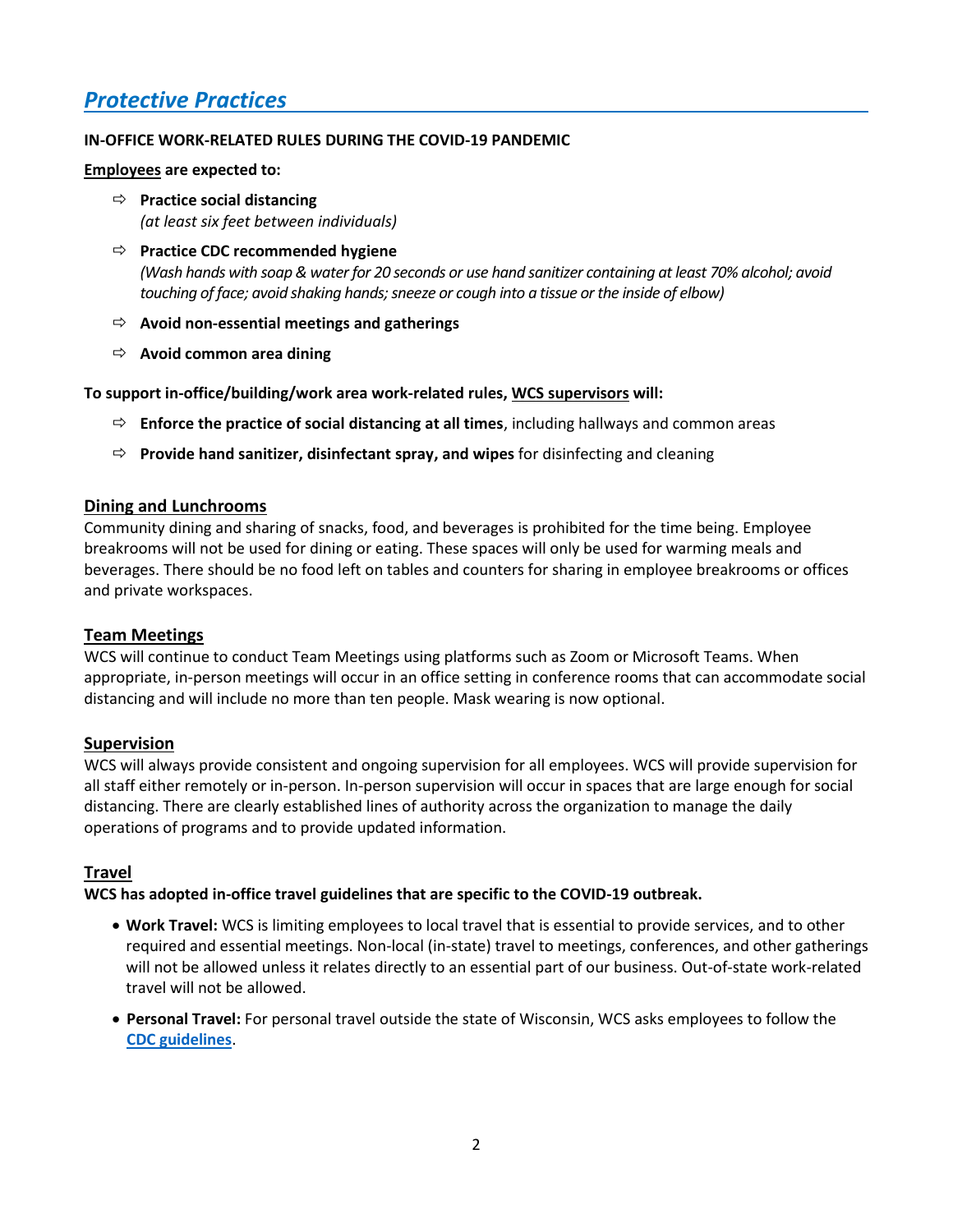## **NEW FROM CDC (12/27/21) [CDC GUILDELINES FOR ISOLATION AND QUARANTINE RELATED TO COVID-19](https://www.cdc.gov/coronavirus/2019-ncov/your-health/quarantine-isolation.html?CDC_AA_refVal=https%3A%2F%2Fwww.cdc.gov%2Fcoronavirus%2F2019-ncov%2Fif-you-are-sick%2Fquarantine.html)**

## **If you TEST POSITIVE FOR COVID-19, you should:**

- o *Isolate for 5 days.*
- o *If asymptomatic or your symptoms are resolving (without fever for 24 hours), then follow isolation with 5 days of wearing a mask when around others.*

**If you ARE EXPOSED TO COVID-19, AND you are unvaccinated or more than 6 months out from your second mRNA dose (or more than 2 months after the J&J vaccine) and not yet boosted, you should**:

o *Quarantine for 5 days followed by strict mask use for an additional 5 days. Alternatively, if a 5-day quarantine is not feasible, it is imperative that an exposed person wear a well-fitting mask at all times when around others for 10 days after exposure. See page 4 for guidance related to "critical workers."*

## **If you ARE EXPOSED TO COVID-19, AND you have received your booster shot, you:**

o *Do not need to quarantine following an exposure but should wear a mask for 10 days after the exposure. See page 4 for guidance related to "critical workers."*

# *Screening*

## **Employee Health Checks**

WCS has identified employee health as one of its top priorities. Each day before coming into any WCS worksite, employees are (encouraged) to conduct self-health checks (using the WCS health screening checklist) for the presence of a fever and other COVID-19 symptoms by you or a member of your household.

If an employee experiences COVID-19 symptoms prior to reporting into work, they should call the supervisor for guidance. For employees working in WCS youth and adult residential programs, a COVID-19 health screening (including temperature check) will be done on-site by, or in the presence of, a supervisor.

# *Rapid Response to Symptoms and Exposure to COVID-19*

## **Employees Who Exhibit COVID-19 Symptoms**

Employees who exhibit COVID-19 symptoms will be sent home immediately or asked to remain home until symptoms have cleared. In situations where an employee reports a positive COVID-19 test, WCS will support the employee and co-workers and remove the employee from the workplace until they are cleared to return.

## **CDC Guidance for Critical Workers Who Have Been Exposed to COVID-19**

To ensure continuity of operations of essential functions, the CDC has advised that critical and essential workers **may continue to work** following potential exposure to COVID-19.

The CDC advises that critical workers may be permitted to continue work following potential to COVID-19 provided they remain asymptomatic and additional precautions are implemented to protect them and the community. A potential exposure means that you are a household contact of an individual with confirmed or suspected COVID19, or you have had close contact (within six feet) of an individual with confirmed or suspected COVID19. The timeframe for having contact with an individual includes the period of 48 hours before the individual became symptomatic.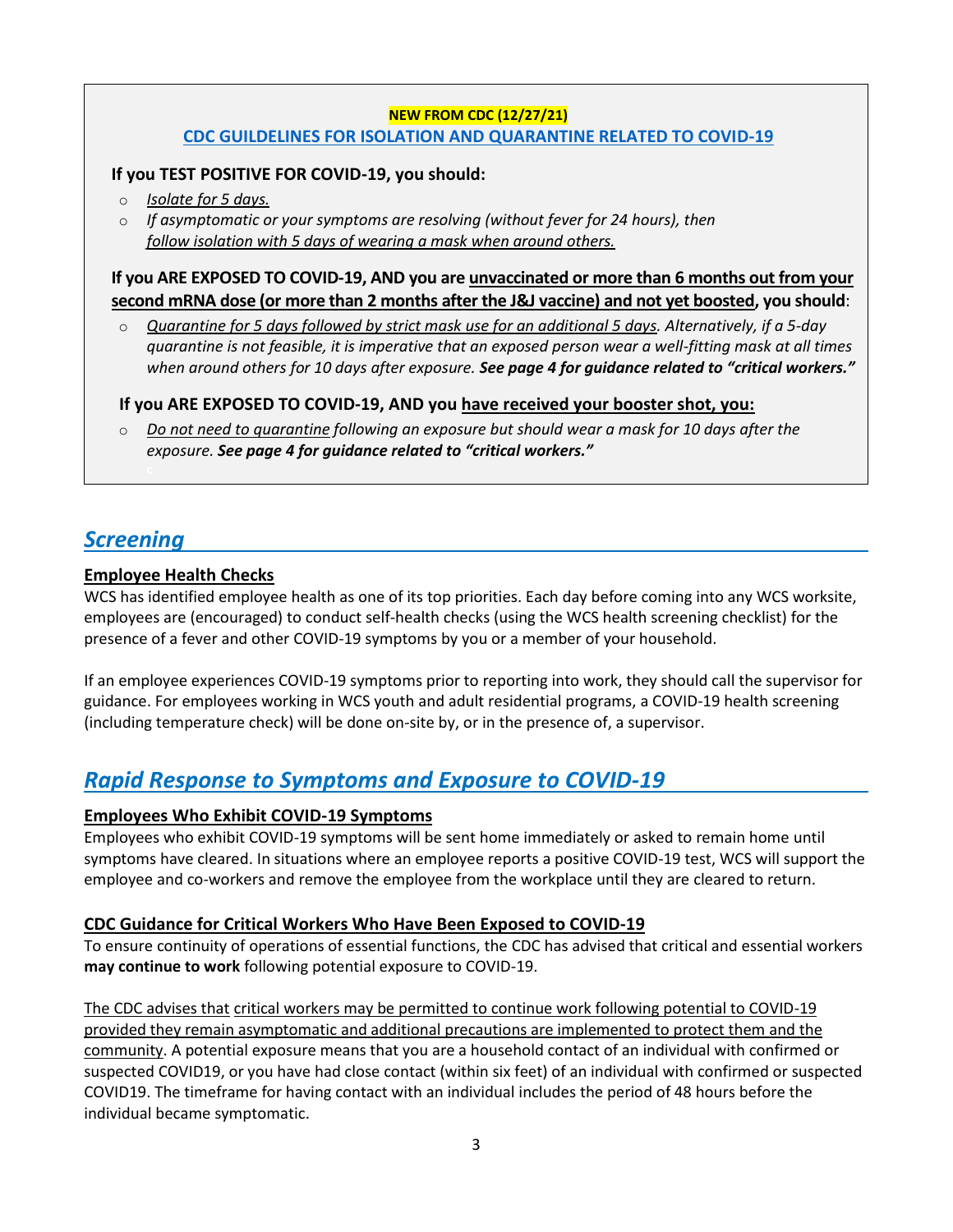**WCS employees/critical workers who have had an exposure but remain asymptomatic should adhere to the following practices prior to and during their shift:**

- 1. **Pre-Screen:** Temperature check and assess symptoms before an employee begins their shift
- 2. **Regular Monitoring:** As long as the employee does not have symptoms they should continue to monitor under the supervision of manager or supervisor.
- 3. **Wear a Mask:** The employee should always wear a mask in the workplace for 14 days after the last exposure.
- 4. **Social Distance:** The employees should always maintain at least six feet and practice social distancing.
- 5. **Disinfect and Clean Workspace:** Clean and disinfect all areas of such as offices, bathrooms, common areas and shared electronic equipment routinely.

## *Flexible Work Options*

#### **Working Remotely**

WCS will continue to allow staff to work remotely as needed and appropriate to maintain a safe work environment while navigating through the COVID-19 pandemic. Such determinations are made on a case-bycase basis involving the employee's supervisor, program director or administrator, and where appropriate in consultation with Human Resources.

#### **Modified Work Schedules**

WCS will consider modifying employee work schedules based on individual circumstances and needs as appropriate and to maintain health and well-being. Such determinations are made on a case-by-case basis involving the employee's supervisor, program director or administrator, and where appropriate in consultation with Human Resources.

#### **Staff Who are Over Age 60 or Have Underlying Health Conditions**

WCS will make every effort to accommodate individuals over the age of 60 and those with underlying health conditions, which may include but not be limited to extended time for working remotely, modifications of work schedules, and granting additional time off and leave from work.

## *Risk Mitigation*

WCS will always maintain an adequate supply of PPE, paper goods, soap, and hand sanitizer to promote hygiene among employees.

## *Education and Cultural Practices*

### **Staff Communication**

WCS will regularly communicate the new *Principles and Practices* (e.g., face coverings, physical distancing, hygiene) that are expected in the workplace. This will include communication through email, internal intranet, and signs throughout the facilities.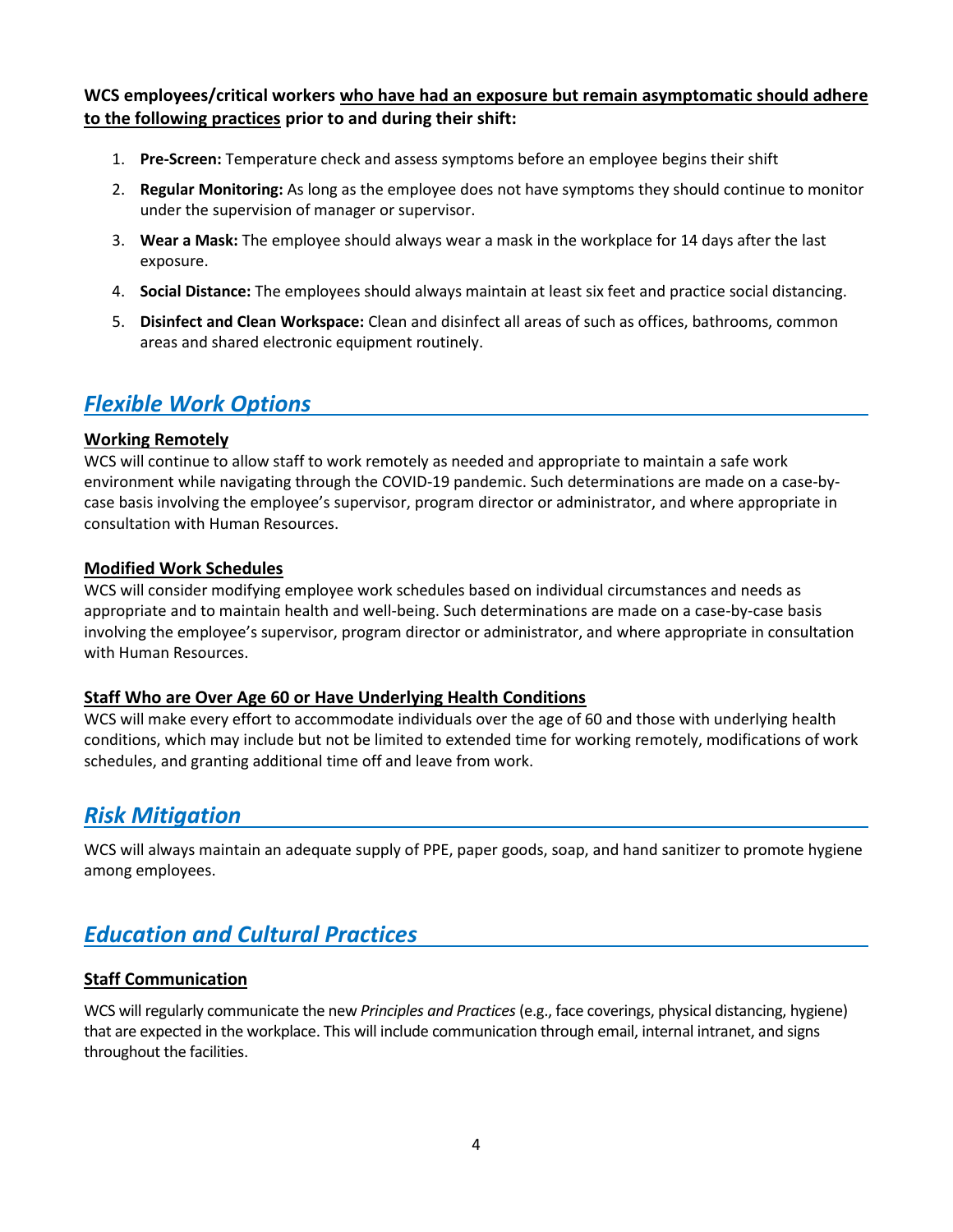### **Education and Training**

WCS will provide online or other socially distanced education about job-specific topics such as cleaning and disinfecting protocols, appropriate PPE usage, effectively communicating and enforcing physical distancing guidelines to service users.

#### **Self-Care During the COVID-19 Pandemic**

The COVID-19 pandemic can feel overwhelming due to new information, long work hours, and caring for yourself and your family. It is normal to feel stressed during this uncertain time. Emotions in response to uncertainty may include anxiety, fear, anger, and sadness. It is important to pause for a moment and collect yourself, and to reach a place of calmness.

There are several websites that can provide information on self-care. The WCS Community Building Milwaukee project offers [Virtual Circles of Support](https://www.wiscs.org/programs/comm/c/) to help manage the stress of the COVID-19 Pandemic. Employees are also encouraged to reach out to th[e WCS Employee Assistance Program \(EAP\)](https://employersolutions.aah.org/employee-assistance-program/?utm_medium=web&utm_source=redirect&utm_campaign=eap) at 1-800-236-3231.

#### **Cultural Practices**

WCS understands that these new strict *Principles and Practices* may conflict with some staff cultural practices. With this in mind, WCS leadership will make every effort to listen to all staff concerns about these practices, while maintaining an organizational emphasis on the collective interest of our staff and the individuals we serve.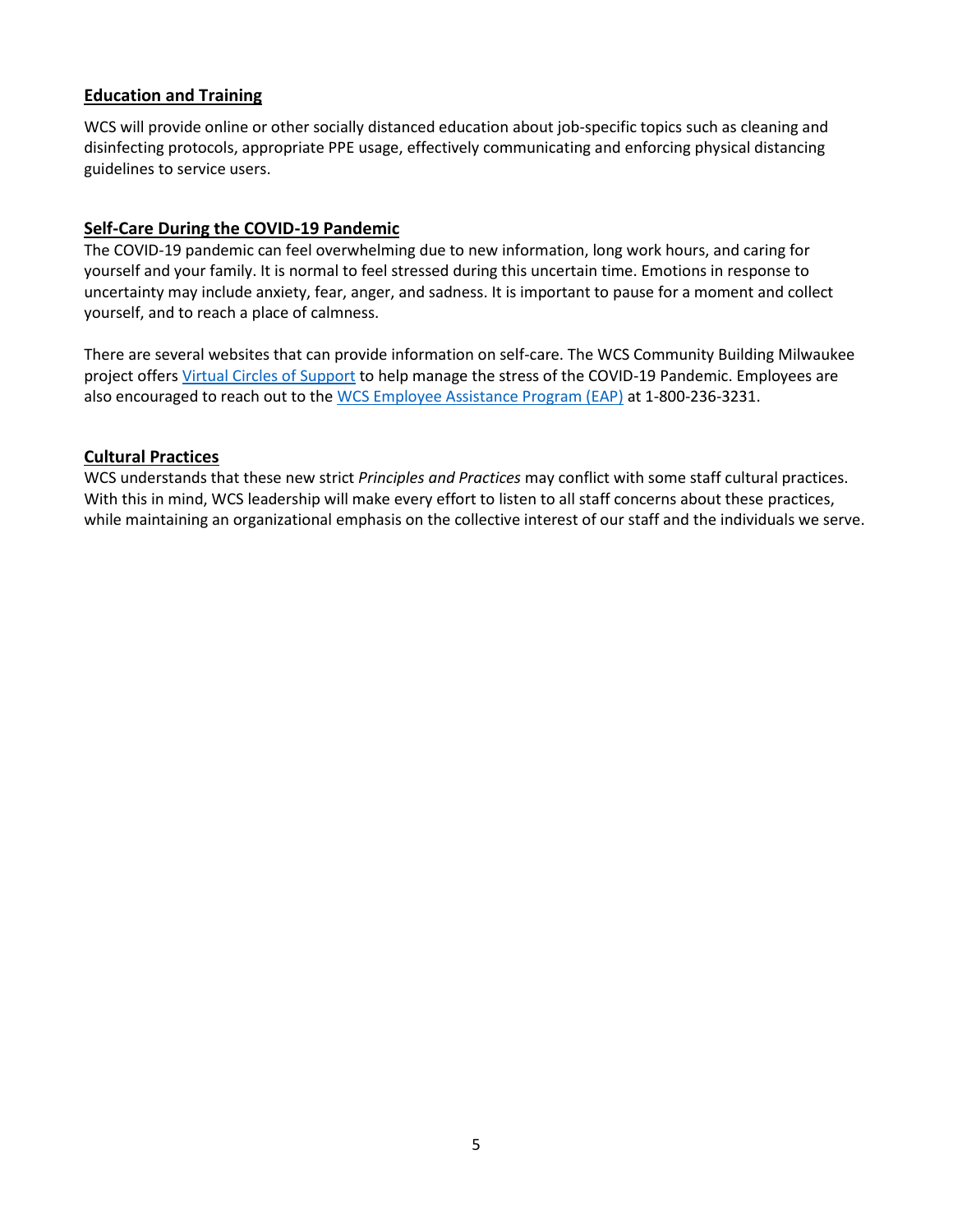# INDIVIDUALS WE SERVE AND VISITORS

## *Risk Awareness*

## **Health Screenings/Checks**

At WCS youth and adult residential or congregate care facilities, we will conduct health screenings/checks on those we serve and visitors to our various locations to detect the presence of COVID-19 symptoms. Most essential services require some level of face-to-face or in-person contact. When conducting face-to-face contacts, staff will utilize a symptom checklist (Public Health Questionnaire) to ensure that consumers do not have COVID-19 symptoms, practice social distancing.

## **Securing Signatures**

WCS will utilize appropriate alternate methods to obtain signatures from individuals who participate in programming. This includes electronic signatures, paper signatures, and entering notes in individual records if acceptable.

## **Social Distancing**

WCS requires that all staff, individuals we serve, and visitors practice and are mindful of social distancing behavior and guidelines issued by the CDC to mitigate the spread of COVID-19. Minimal guidelines include maintaining a distance of at least six feet from the closest person.

### **Transportation**

There are times when a WCS employee is required to transport an individual in their personal vehicle. When this is required, employees and individuals we serve will be provided with protective items such as masks, gloves, and hand sanitizer. Any transported individual will be required to sit at least six feet away from the driver to maintain proper social distance. WCS will also provide these staff members with sanitizing spray and wipes to disinfect seats, door handles, and surfaces after each transport.

## *Education and Communication*

## **Sharing Guidelines**

WCS will talk with individuals we serve about the importance of universal hygiene methods, face coverings as needed, and physical distancing. This may be communicated in-person, over the phone, through emails, or through signage around the building.

## **Identifying the Needs of the Individuals We Serve**

WCS recognizes that during the COVID-19 pandemic, certain basic need items may be in higher demand than usual and in short supply. We are cognizant of the lack of basic need items and are committed to helping individuals find ways to meet such needs. We will work closely with each person around resource management and utilizing public resources when appropriate.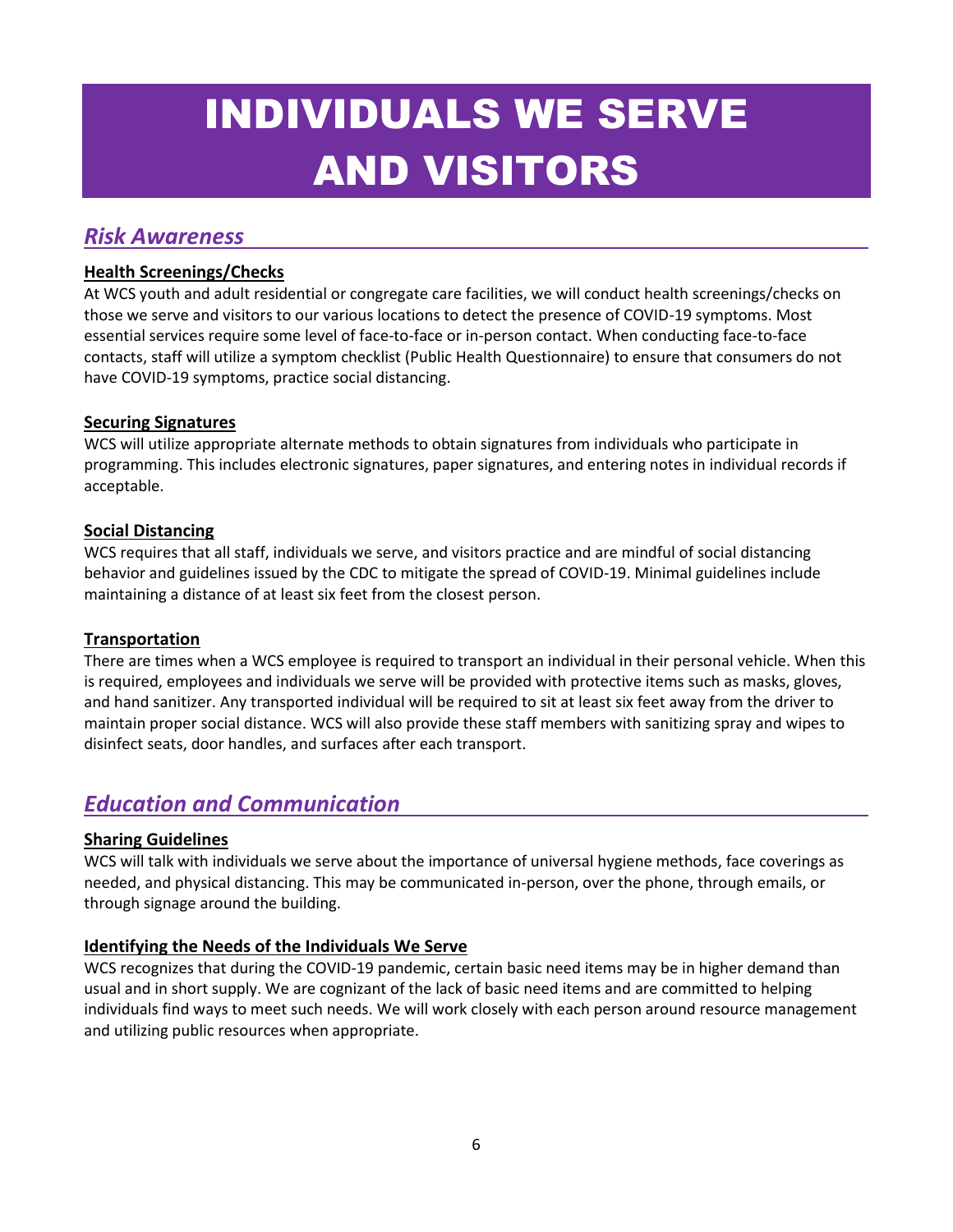# WORKPLACE

# *Disinfecting Practices*

## **Daily Disinfecting**

WCS has implemented measures to ensure that daily cleaning and disinfecting occurs at all of our program sites, especially on hard surfaces that are frequently touched such as doorknobs, handles, light switches, elevators, countertops, and tabletops, etc. WCS will continue to follow **[CDC guidelines](https://www.cdc.gov/coronavirus/2019-ncov/community/disinfecting-building-facility.html)**for cleaning and disinfection of surfaces. Employees will be given the supplies needed to disinfect computer equipment and electronic devices, phones, desks and surfaces, light switches and handles, key cards and keys, and personal vehicles when used to transport individuals we serve*. Please note in worksites that are not under the control of WCS, we will work with the responsible authority to ensure this is being addressed.*

# *Environmental Controls*

## **Entrance Points**

WCS has established the following procedures for the entrance point buildings/office spaces that we control:

- WCS will screen all visitors for COVID-19 by using a Symptom Checklist/Public Health Questionnaire, which includes a temperature check.
- As needed, masks will be distributed to individuals/visitors who do not have one if they are required to wear masks while in a WCS controlled building.
- Hand sanitizer will be available, and individuals/visitors are required to use it before proceeding into the building.
- Ventilation will be increased. Unless doing so is a violation of code, a threat to safety, or poses a similar type of problem, WCS will:
	- $\circ$  increase the amount of outdoor air that circulates into the building/room
	- o run HVAC fans continuously where possible

## **Communal Touchpoints**

WCS has established the following procedures for communal touchpoints:

- All trash and recycling bins will not require a person to touch the container in order to dispose of something.
- Where possible, employees will not share desks, or offices. In those program areas where this is not possible, extra care should be taken to wash hands, disinfect, sanitize. Employees should not share writing utensils, whiteboard markers, or other work tools and equipment.
- Where possible, office phones and cell phones will NOT be shared. In those program areas where this is not possible, extra care should be taken to wash hands, disinfect, sanitize. Office phones should be wiped down at least daily with disinfecting wipes, paying particular attention to the receiver and cradle. Cell phones should be wiped down at least daily with disinfecting wipes or a mixture of 70% isopropyl alcohol/30% water a soft lint-free cloth. No liquids should be directly sprayed on the device.
- Users will be required to clean and disinfect communally used equipment (e.g., printers, desktop computers) before and after use and make sanitizers available in the area. *Signs will be posted as reminders.* This includes the following procedures for communal office equipment, such as printers and fax machines: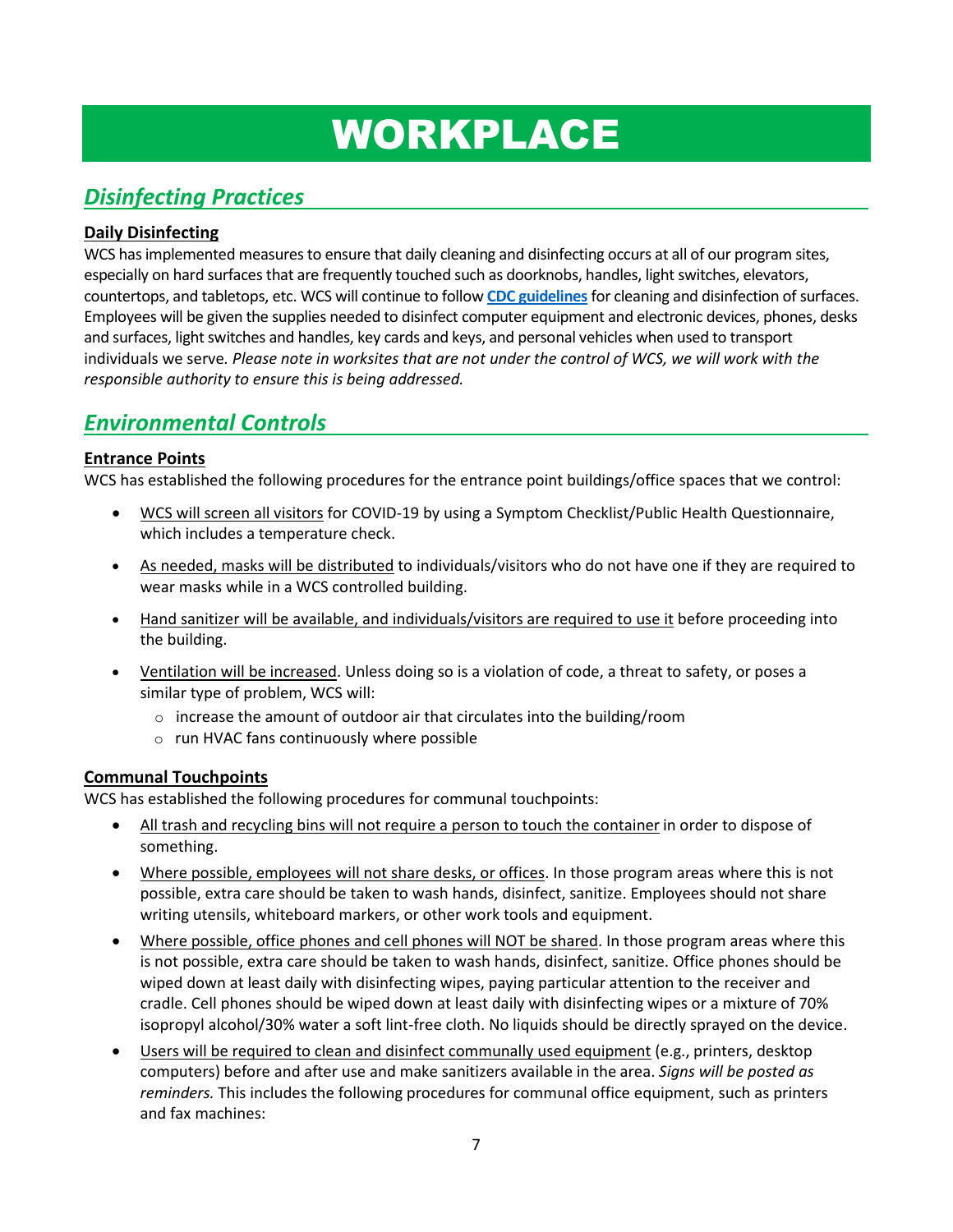*Displays/control panels/buttons will be wiped down after each use using a microfiber cloth with a mixture of 70% isopropyl alcohol/30% water. Cloth and cleaning mixture are provided near every shared device. No liquids should be sprayed directly on the device. Equipment will be fully wiped down using a microfiber cloth with a mixture of 70% isopropyl alcohol/30% water at the end of each day.* 

Where possible, WCS will install controls at transaction points that work to minimize touchpoints and areas of close contact.

# *Workspace Design*

## **Workstations**

- Workstations will be set up with at least six feet of distance between people. If physical distancing between workstations is not possible, barriers or partitions may be installed.
- Where possible, staff will have a designated workstation to minimize the number of people sharing space.

## *Workflow Design*

## **Flow of Individuals Between and Within Offices**

WCS will continuously evaluate and adjust the flow and presence of individuals in office and program areas to ensure there is appropriate social distancing space between individuals and that all individuals can avoid contact with each other (i.e., entryways, stairwells, aisles, necessary waiting areas). We will modify work areas as needed to improve the safety and well-being of staff and to make them feel as comfortable as possible. Furniture and seating in waiting areas will be arranged to accommodate social distancing and to discourage unnecessary waiting and loitering.

## *Controlled Access*

### **Access to WCS Buildings**

### **WCS is controlling access to our facilities in the following ways:**

- Occupancy: WCS will limit the number of individuals allowed in each facility at any given time.
- Packages: All packages must be delivered at the main entrance of WCS-controlled buildings and will be distributed by WCS staff and security.
- Security Protocols: WCS will continue to have Security at the main location on 37th Street and will visit other locations as needed to ensure that buildings are secure and that non-essential visits are not taking place.
- Loading Docks/Service Elevator: WCS will continue to utilize a large freight elevator at the 37th Street building as needed and limit the level of accessibility by vendor and others.

### **Access Within WCS Buildings**

#### **WCS is controlling access within our facilities in the following ways:**

• Elevator Use: WCS will limit the number of individuals on elevators to three at a time.